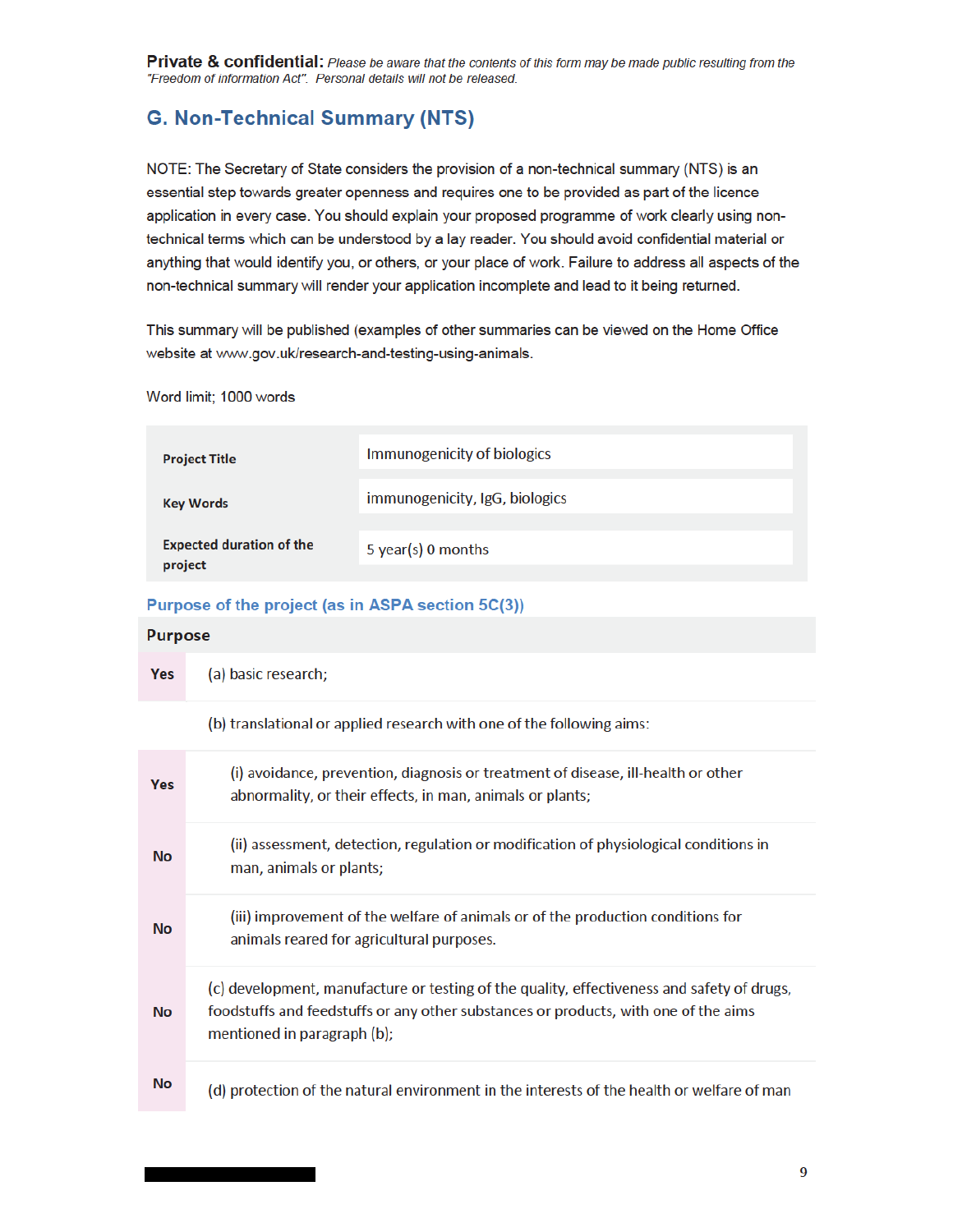|           | or animals;                                                                                                                   |
|-----------|-------------------------------------------------------------------------------------------------------------------------------|
| <b>No</b> | (e) research aimed at preserving the species of animal subjected to regulated procedures<br>as part of the programme of work; |
| <b>No</b> | (f) higher education or training for the acquisition, maintenance or improvement of<br>vocational skills;                     |
| <b>No</b> | (g) forensic inquiries.                                                                                                       |

# Describe the aims and objectives of the project (e.g. the scientific unknowns or scientific/clinical needs being addressed):

Protein immunogenicity, is the ability of proteins to be recognised as foreign (and potentially harmful) by the immune system and therefore removed. The problem of immunogenicity is very important for a new type of drug "biologics" that are widely used in inflammatory diseases like arthritis (the top 5 best selling drugs in 2015 were biologics). Biologics are proteins, often antibodies, which are good drugs because they are very specific, so only act on the target tissue, and do not have "off-target" effects or toxicity. However, although these drug proteins are usually engineered so that they should not look foreign to the patient's immune system, in many patients the drug protein is recognised as foreign and so the immune system responds like it was an infection, producing antibodies to get rid of the drug protein. These anti-drug antibodies mop up the drug so it does not work any more and can no longer be used to treat the patient. The focus is on understanding how changes to the shape of the protein (its folding), especially those that lead to the protein clumping, result in a stronger immune response to the drug protein, in order to help design better drugs that might avoid this problem.

# What are the potential benefits likely to derive from this project (how science could be advanced or humans or animals could benefit from the project)?

Biologics are increasingly widely used and are very effective in the treatment of many immune and inflammatory diseases such as arthritis and psoriasis which are very unpleasant for the sufferer. The testing under this project will help understand how they sometimes cause immune responses that prevent their use, so will help to develop better drugs which do not have this problem so that more patients can be treated safely

## What types and approximate numbers of animals do you expect to use and over what period of time?

The project will last for 5 years. Animal numbers are as follows Mouse : 1575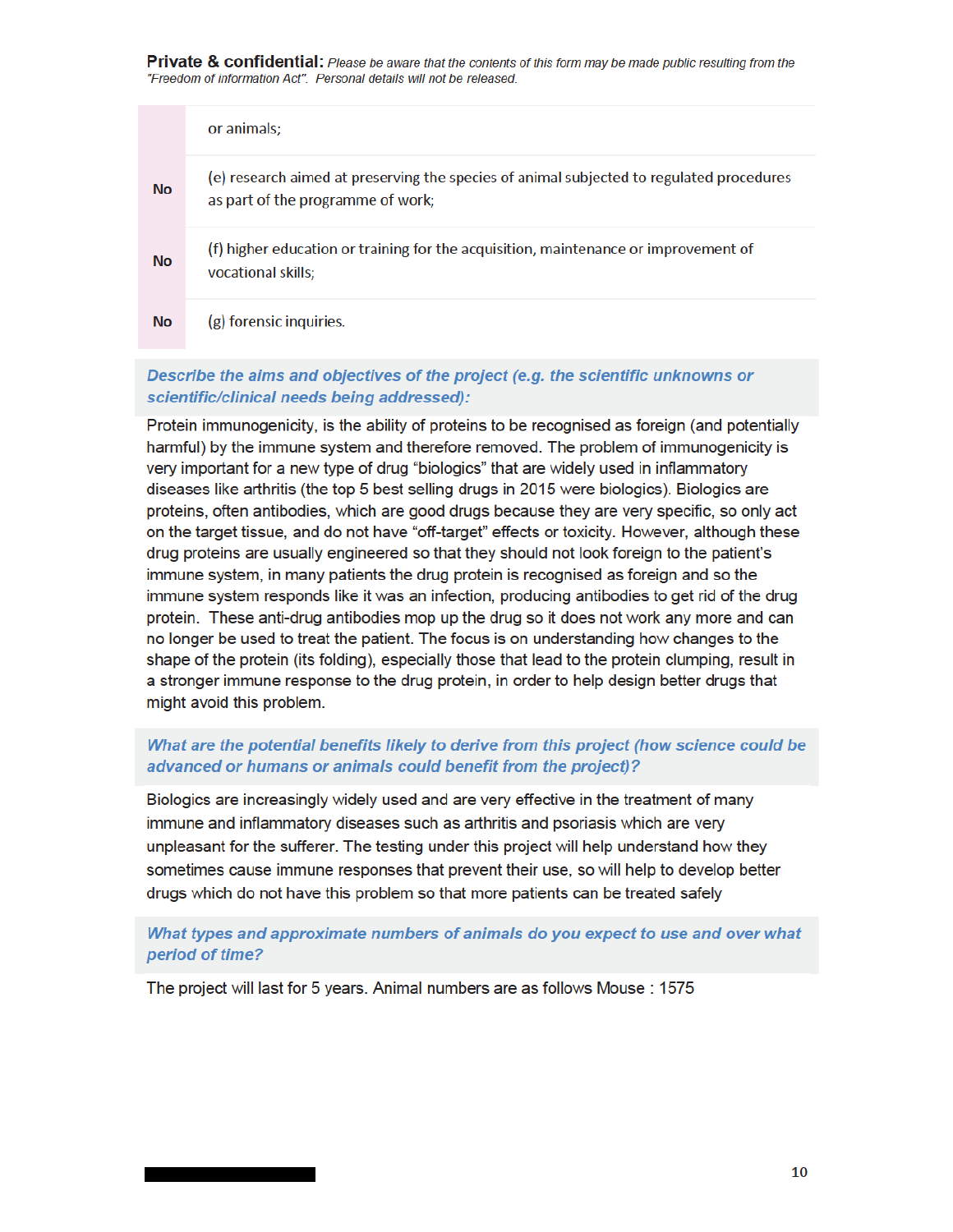# *In the context of what you propose to do to the animals, what are the expected adverse effects and the likely/expected levels of severity? What will happen to the animals at the end?*

All of these studies will be conducted using mice. The mice will be dosed by intraperitoneal injection with test proteins, sometimes with adjuvant (materials that enhance immune responses), or with test proteins that have been modified. The animals will have booster injections of the same materials at weekly intervals for up to 4 weeks by the same route. At the end of the experiment they will be killed humanely and immune tissue (lymph nodes or spleen) and blood taken. The animals will usually show nothing more than minor discomfort from dosing. They are expected to eat, drink and groom normally after these procedures. The animals will be expected to develop an immune response to the injected drug proteins. In our experience the immune response to these types of materials does not cause any noticeable damaging effects but it is possible, although very unlikely, when using new materials that an allergic reaction could occur. Allergic reactions would happen immediately (within minutes) after repeat dosing and signs of an allergic reaction would be blueing of the skin and respiratory distress. On the day of dosing the experimenter stays with the animals for 1 hour after dosing (which is done at the beginning of the day) and they are checked at several times more on that day. If they have an allergic reaction that did not resolve within a couple of minutes they would be humanely killed. It is also possible, but very unlikely, that the proteins used might have some inherent toxicity or be contaminated in some way, such as with bacterial products like endotoxin. Again this effect was not seen under the previous licence with these types of drug proteins. Doses used are relatively small (usually a maximum of 2.5 mg) and the materials that will be used do not usually cause damage unless the specific target of the antibody crossreacts with mouse tissue and could cause a "cytokine storm". This effect would be most likely seen on first dosing and occur fairly rapidly. For every new protein, and every type of treatment to the protein, sighting studies using one mouse will be conducted where animals are always dosed at the beginning of the day and checked four times more on the day of injection for any sign of adverse effects (piloerection, hunched posture etc). If they had signs that persisted for more than an hour they would be humanely killed. All animals are humanely killed at the end of procedures.

#### **Application of the 3Rs**

#### *Replacement*

State why you need to use animals and why you cannot use non-protected animal alternatives

#### *Replacement*

The immune systems of mice and humans are very complex with many different parts working at different times and in different ways together and alone. Parts of the immune system can be modelled in test tubes in isolation but it is not yet possible to study the immune system as a whole in this way, so we require animals with an immune system like humans. The immune system of mice is very well studied, and is sufficiently similar to